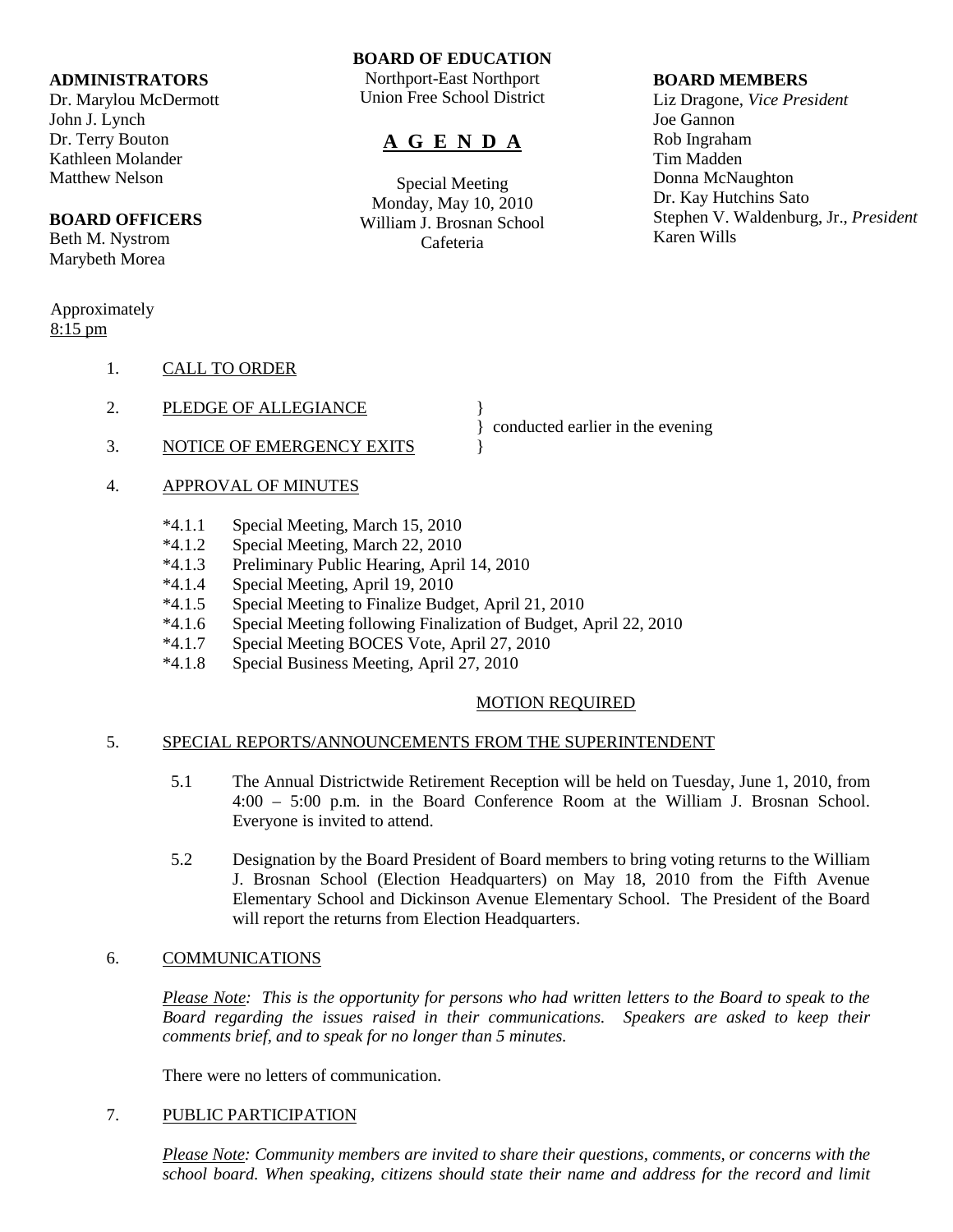*their presentation to 5 minutes. Where possible, the board will answer factual questions immediately. A written response may be provided when information is not available. If a response would involve discussion of board policy or decisions which might be of interest to citizens not present at the meeting, the board may place the item on a future meeting agenda*.

# 8. SUPERINTENDENT'S REPORT, GENERAL – FOR BOARD ACTION

8.1 Recommendation to approve the following Personnel Schedules:

| $*8.1.1$ | Schedule A |                          | <b>Certified Staff</b>  |
|----------|------------|--------------------------|-------------------------|
|          |            |                          |                         |
| $*8.1.2$ | Schedule B |                          | Non-Instructional Staff |
| $*8.1.3$ | Schedule C |                          | <b>Salary Transfers</b> |
| $*8.1.4$ | Schedule D | $\overline{\phantom{a}}$ | Extra Pay               |
| $*8.1.5$ | Schedule M | $\overline{\phantom{a}}$ | Tenure                  |
|          |            |                          |                         |

# MOTION REQUIRED

- 8.2 Recommendation to receive for a first reading revisions to the following policy:
	- \*8.2.1 Policy #1330 *"Use of District Facilities"* replaces current Policy #1330 "Use of Facilities By Outside Groups"

#### MOTION REQUIRED

8.3 Recommendation to approve the following resolution:

"RESOLVED, that the Board of Education approves and authorizes the Memorandum of Agreement with the Northport-East Northport Administrators Association dated March 24, 2010."

#### MOTION REQUIRED

\*8.4 Recommendation to approve the revised District Universal Pre-K Plan

# MOTION REQUIRED

\*8.5 Recommendation to approve the revised District Technology Plan

# MOTION REQUIRED

# 9. SUPERINTENDENT'S REPORT, FINANCIAL – FOR BOARD ACTION

- 9.1 Recommendation to authorize the Board President to sign a contract with the following district to provide Health Services for Northport-East Northport students attending school in that district during the 2009-2010 school year:
	- 9.1.1 Hauppauge Public Schools, three (3) students attending Ivy League School @ \$694.81, totaling \$2,084.43

# MOTION REQUIRED

- 9.2 Recommendation to receive the following donations to the District:
	- 9.2.1 Four Heart Start defibrillators from the Louis Acompora Foundation, approximate value estimated by the donor to be \$6,000